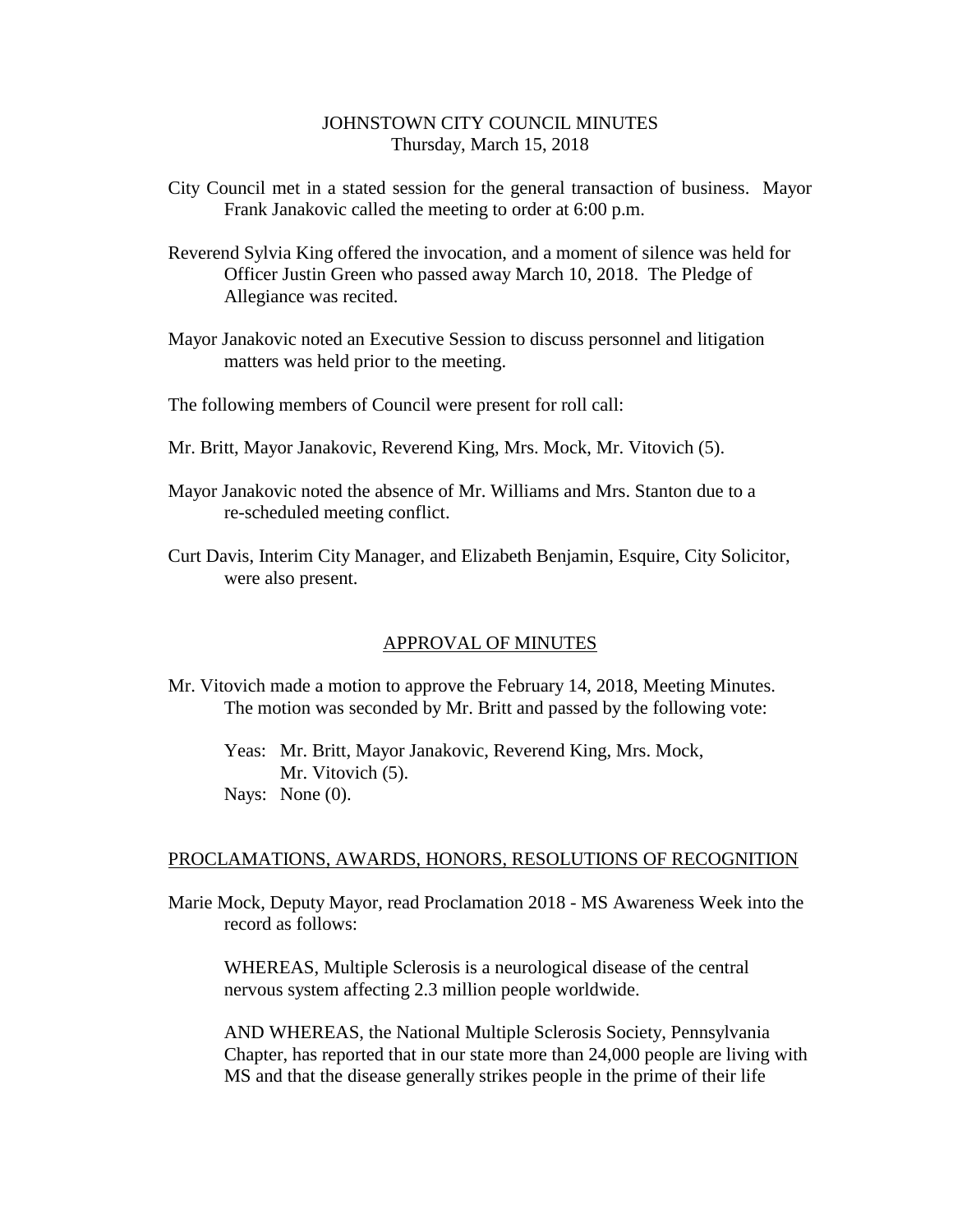between the ages of 20 through 50. And the cause and course of the often debilitating symptoms of MS remain unknown and no cure currently exists.

AND WHEREAS, the National Multiple Sclerosis Society has committed for more than 70 years to a world free of MS heightening public knowledge about an incite into the disease.

AND WHEREAS, since 1946, the National Multiple Sclerosis Society has been the driving force of MS research relentlessly pursuing prevention, treatment and a cure and has invested more than \$90 million in groundbreaking research.

AND WHEREAS, funds raised through the National Multiple Sclerosis Society fueled \$42.1 million in funding, 380 research projects at the best medical centers, universities and other institutions throughout the U.S. and abroad leading to many breakthroughs in the treatment of MS.

AND WHEREAS, stopping MS in its tracks, restoring what has been lost in any MS forever is the mission of the National Multiple Sclerosis Society and one that all Americans in Pennsylvania should support.

AND WHEREAS, the City of Johnstown, Pennsylvania, recognizes the importance of finding the cause and cure of MS and expressed its appreciation to the dedication the national Multiple Sclerosis Society, Pennsylvania Chapter, has shown towards creating a world free of MS.

NOW THEREFORE, I, Marie Mock, Deputy Mayor, representing Frank J. Janakovic, Mayor of the City of Johnstown, do hereby proclaim March 11 through 17, 2018 as MS Awareness Week and do commend and observe to all our citizens, I encourage all Pennsylvanians to learn more about Multiple Sclerosis and what they can do to support individuals with MS and their families.

Mayor Janakovic presented a proclamation to the cast and crew of the musical production 42nd Street at Johnstown High School. He stated, many years ago in honor of the 42nd Street musical, the street between Osborne Street to Suppes Street was renamed 42nd Street.

## PUBLIC COMMENT - AGENDA ITEMS ONLY

John DeBartola, 1197 Bedford Street, Johnstown, addressed Council with regard to Resolution No. 10, a resolution adopting a code of conduct for members of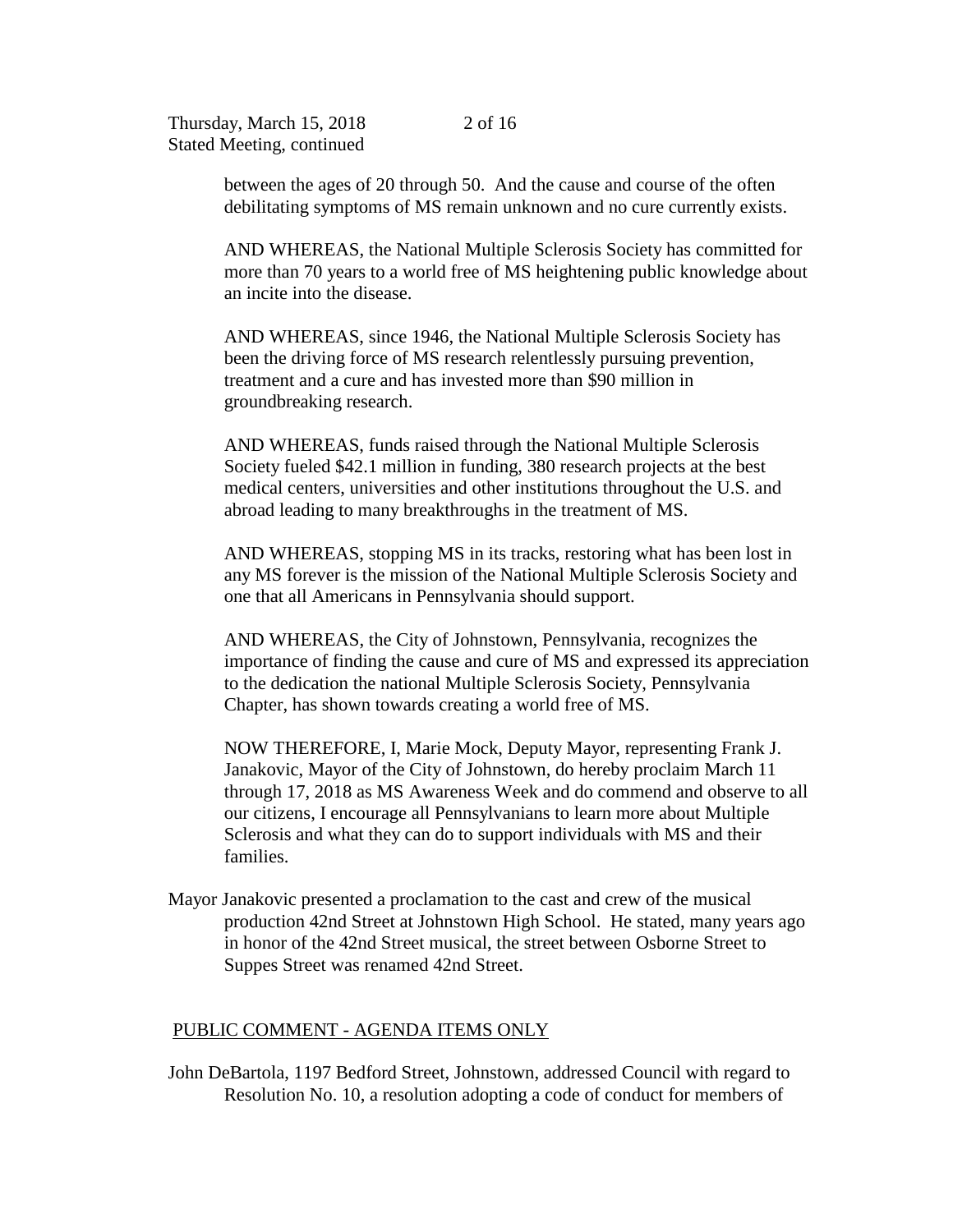City Council. He suggested that Council assure that the code of conduct as proposed is one of honesty and decency and not one to infringe on free speech.

He referred to an article in Our Town noting a national study reflecting an infringement on freedom of speech. Mr. DeBartola encouraged Council to consider its vote, any added stipulations, and the enforcement of code.

Lance Ross, The Freight Station, 20 Matthew Street, Johnstown, addressed Council with regard to updating the noise ordinance. He voiced his concerns with bands scheduled to perform soon. Mr. Davis referred to Resolution No. 4 on Council's agenda. If the resolution passes, paperwork will need to be submitted to the PLCB.

## REPORT BY THE INTERIM CITY MANAGER

Curt Davis, Interim City Manager, reported that John Rosenthal, the new director of the Department of Community and Economic Development, would be starting on April 9, 2018. He provided a brief summary of his professional background. A luncheon may be held to meet the new director.

Mr. Davis stated Mrs. Stanton submitted photographs of inlets in need of repair before the paving starts.

A meeting was recently held to commence the process for rewriting the Johnstown comprehensive plan in order to provide access to State funding.

Mr. Davis stated two of five groups that responded to an RFP for assets evaluation would attend a meeting on March 19, 2018.

He reported that tax liens for \$265,000 were much higher.

 The Interim City Manager noted Council would need to discuss whether to accept a one percent, 30-year loan offered by DEP. A three-year extension with regard to the sewage update was also requested. DEP suggested a letter requesting the extension be submitted.

Mr. Davis stated Vison 2025 requested to submit a grant application for the Army Corps of Engineers' Silver Jackets Program, which will be on the April agenda for consideration. The program will focus on the river, access to the river, blighted properties around the river, and the potential for the development of parks and housing along the river in the downtown and Hornerstown areas. Additional information will be provided in the future.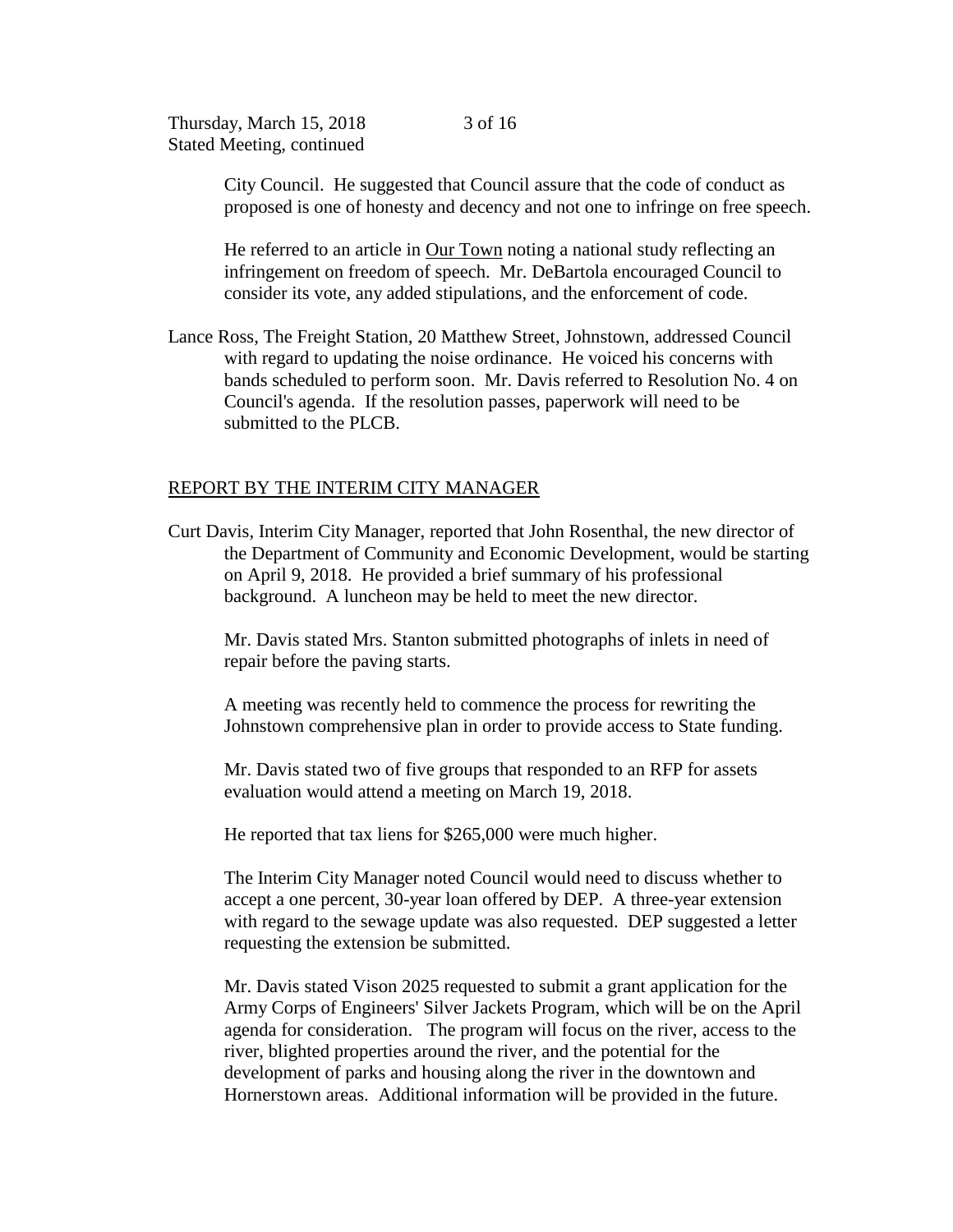4 of 16

Thursday, March 15, 2018 Stated Meeting, continued

> He stated three new Johnstown police officers would be coming onboard in April 2018.

The Ohio Street sewer project will soon commence, and detours will be in place.

# REPORT BY THE MAYOR

Frank Janakovic, Mayor, contacted Tom Prestash at PennDOT with regard to the audio crosswalks as requested at the last meeting. Areas on Main Street are being considered for installation of the same.

The Mayor noted a grant application recently completed for the Mayors' Institute on Opioids. He was optimistic Johnstown could be one of six cities chosen. Training for the mayors will be held in Boston for two days.

Mayor Janakovic noted a recent meeting with Intuit, a new business software and financial company located in Westwood. Intuit expressed an interest in helping the City by way of low interest loans, financial support and trainings.

Mayor Janakovic noted his attendance at the recent Good Will Good Guys Leader Luncheon and the Alleghenies Ahead Steering Committee meeting. He also attended the Annual Chamber of Commerce Dinner, which featured guest speaker Olympic Gold Medalist Joey Cheek. He also attended the Penn Highlands open house in February and the Annual Boy Scout Dinner honoring Penn Highlands President Walter Asonevich.

The JARI Growth Fund provided 16 loans throughout the Johnstown area. Vision 2025, the Chamber of Commerce, and Discover Downtown groups are working together to improve Johnstown.

# REPORT BY THE CITY SOLICITOR

Elizabeth Benjamin, Esquire, City Solicitor, reported the Ethics Commission training was held on February 15, 2018, at 4:30 p.m. in Council Chambers. A printout of a PowerPoint presentation will be available to Council members.

# COUNCIL UPDATES

1. Planning Commission Minutes of March 7, 2018 have been submitted.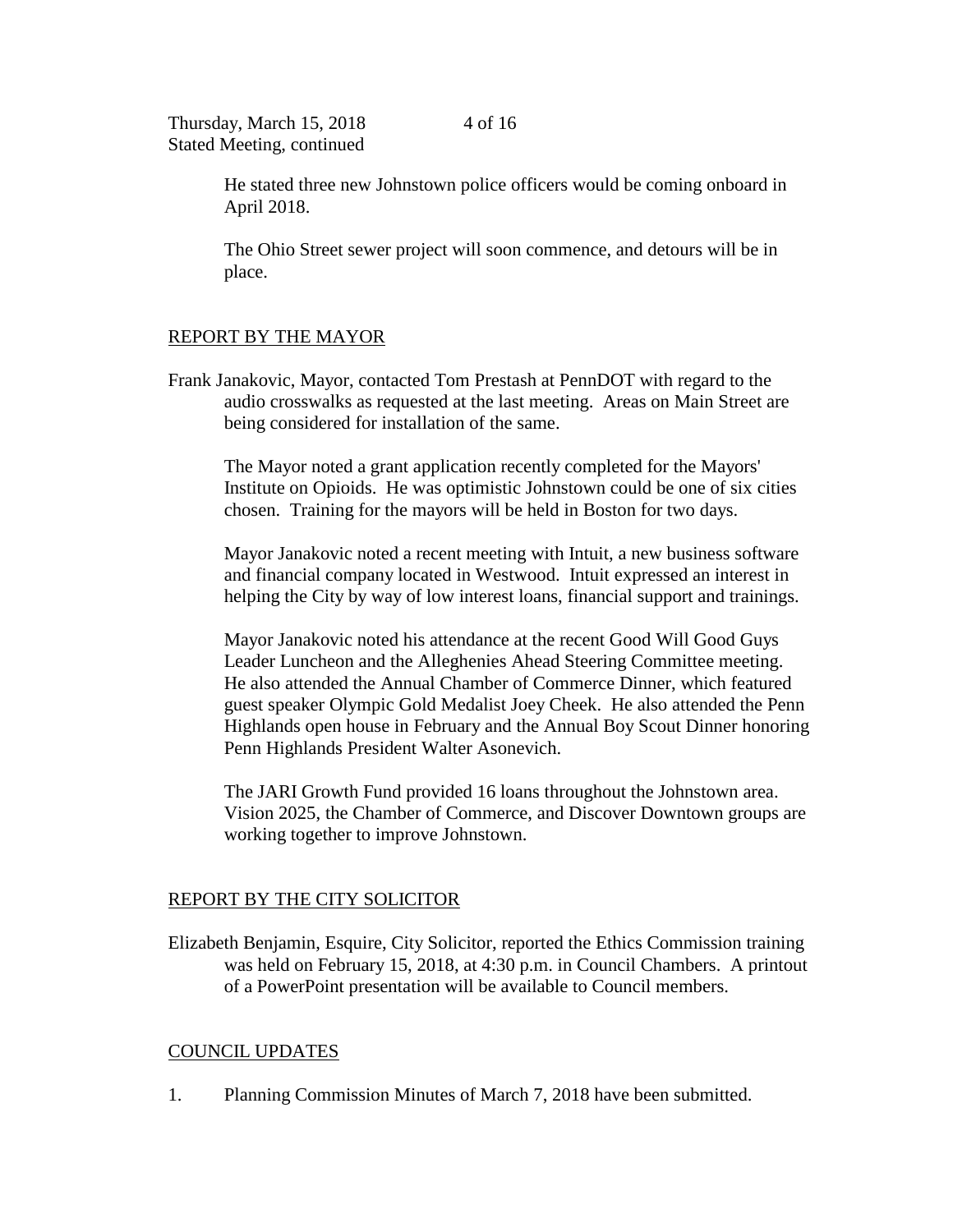# NEIGHBORHOOD LIAISONS

- Mr. Vitovich commented that Public Works was running three shifts, which include snow plowing, salting, sweeping the streets, patching potholes, and addressing inlets. He stated the demolition of blighted and dilapidated homes in Prospect has commenced.
- Mr. Britt reported that he, Mrs. Mock and Reverend King followed up on a complaint with regard to an open door on a property located at 657-659 Main Street.
- Reverend King and Mrs. Mock have been working on recreation opportunities for various neighborhoods. Reverend King stated that the United Neighborhood Group would meet on March 22, 2018, at the Christ Centered Community Church. The current Prospect Store will become a youth community center with an event scheduled to be held on April 7, 2018, from 5:00 to 9:00. A Kernville community meeting will be held at the YWCA on April 12, 2018.
- Mrs. Mock reported that former Pittsburgh Penguin Tyler Kennedy provided insight with regard to improvements to the roller hockey rink at Roxbury Park. Donations have been received, a Community Foundation Fund was set up, and in kind construction services are pending. Mrs. Mock noted that basketball courts are in the planning stages for Prospect and Kernville.

Mrs. Mock and Reverend King met with Pastor Knipple in Woodvale to discuss making a playground up in that area. Vegetable gardens are being considered to be planted by Maple Avenue Bridge. Mrs. Mock stated Pastor Knipple and the Woodvale area are eager to get more involved in the community.

Councilmember Mock noted several groups in the Hornerstown area also want to get more involved in their area.

The West End Improvement Group will sponsor a Trash-to-Treasures yard sale on April 7, 2018, 8:00 a.m. to 1:00 p.m.

- Mr. Britt discussed a bike rally scheduled in the near future where all children are welcome to attend. He noted a cookout for kids would also be held. Mr. Britt stated Chief Johnson was aware of the event.
- Mayor Janakovic commented on the receipt of a large donation of plastic edging for gardens. The Mayor contacted Pat Pecora at UPJ and the City Manager with regard to a free clinic for the kids in the spring.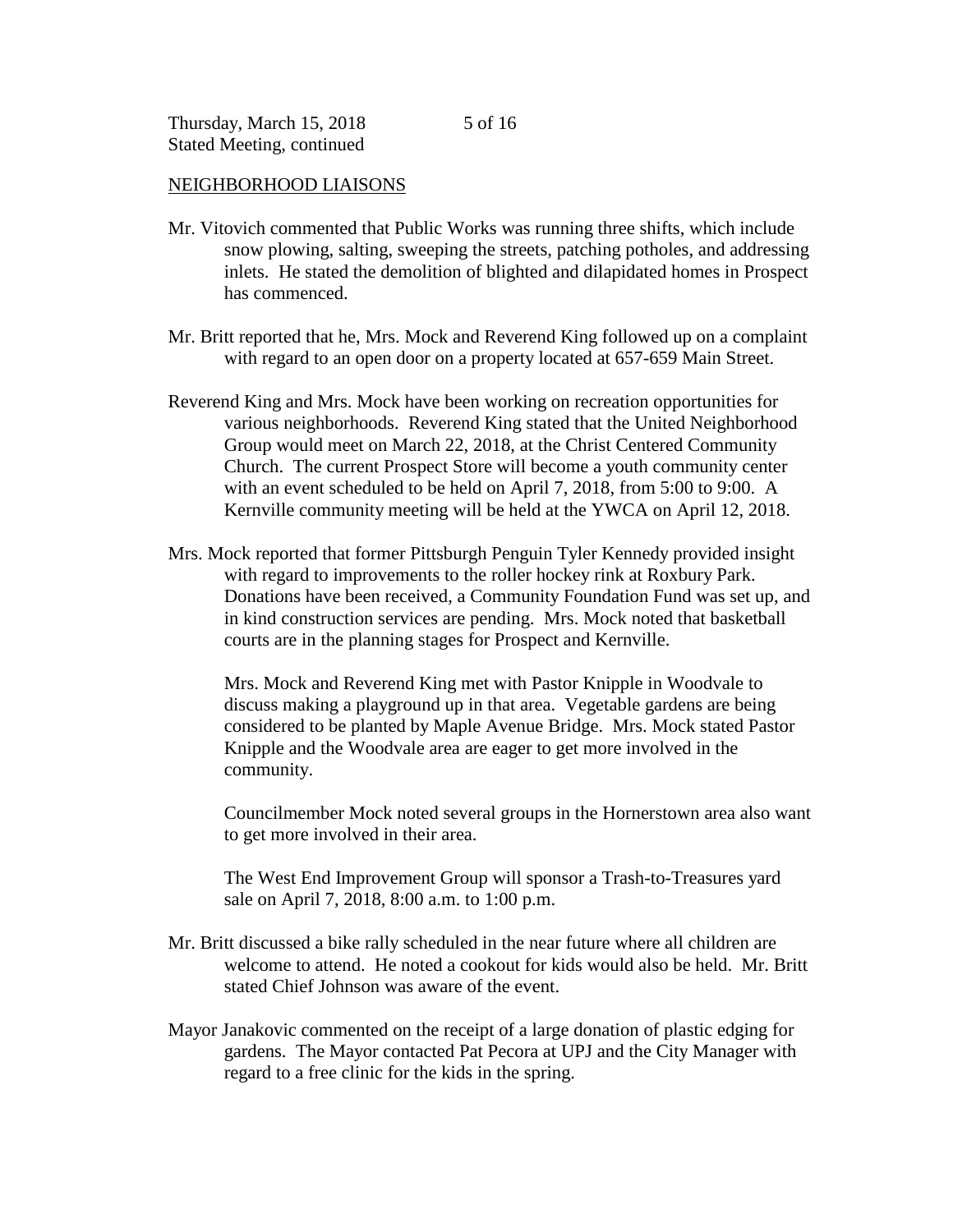> The Mayor stated the Free Health Clinic across from City Hall would be sponsoring a press conference on March 21, 2018, to help those with healthrelated issues.

Reverend King invited all to attend the Fourth Annual Peace to be held on Friday, May 4, 2018, at 5:00 p.m.

# ORDINANCES FOR FINAL READ

- BILL NO. 4 OF 2018, AN ORDNANCE AMENDING ORDINANCE 5210, TITLED: AN ORDINANCE ESTABLISHING AN ADMINISTRATIVE CODE FOR THE CITY OF JOHNSTOWN, PENNSYLVANIA, DESIGNATING THE POWERS AND DUTIES OF THE COUNCIL, THE CITY MANAGER, AND OTHER MUNICIPAL OFFICIALS, PASSED FINALLY ON OCTOBER 27, 1993 AND AS AMENDED BY ORDINANCE NOS. 4654, 4693, 4731, 4894, 4880, 4902, 4908, 4991, 5015, 5024, 5034, 5042, 5055, 5058, 5069, 5177, 5194, AND 5199, BY FURTHER AMENDING CERTAIN SECTIONS OF ARTICLE II - ELECTED OFFICIALS - COUNCIL ORGANIZATION AND PROCEDURES AND ARTICLE IV - CITY MANAGER TO PROVIDE UPDATED PROCEDURES AND IMPROVE EFFICIENCY IN CONDUCTING CITY BUSINESS.
- Mr. Vitovich made a motion to approve the ordinance. Mr. Britt seconded the motion.
- Mayor Janakovic made a motion to table. The motion was seconded by Mrs. Mock and passed by the following vote:
	- Yeas: Mayor Janakovic, Reverend King, Mrs. Mock, Mr. Vitovich Mr. Britt (5). Nays: None  $(0)$ .

Mayor Janakovic requested that a workshop be held regarding the matter.

BILL NO. 6 OF 2018, AN ORDINANCE ADOPTING AND RATIFYING AN INTERGOVERNMENTAL COOPERATION AGREEMENT BY AND BETWEEN THE COMMONWEALTH OF PENNSYLVANIA, OFFICE OF ATTORNEY GENERAL, BUREAU OF NARCOTICS INVESTIGATION AND DRUG CONTROL, AND THE CITY OF JOHNSTOWN PROVIDING FOR PARTICIPATION IN THE MUNICIPAL DRUG TASK FORCE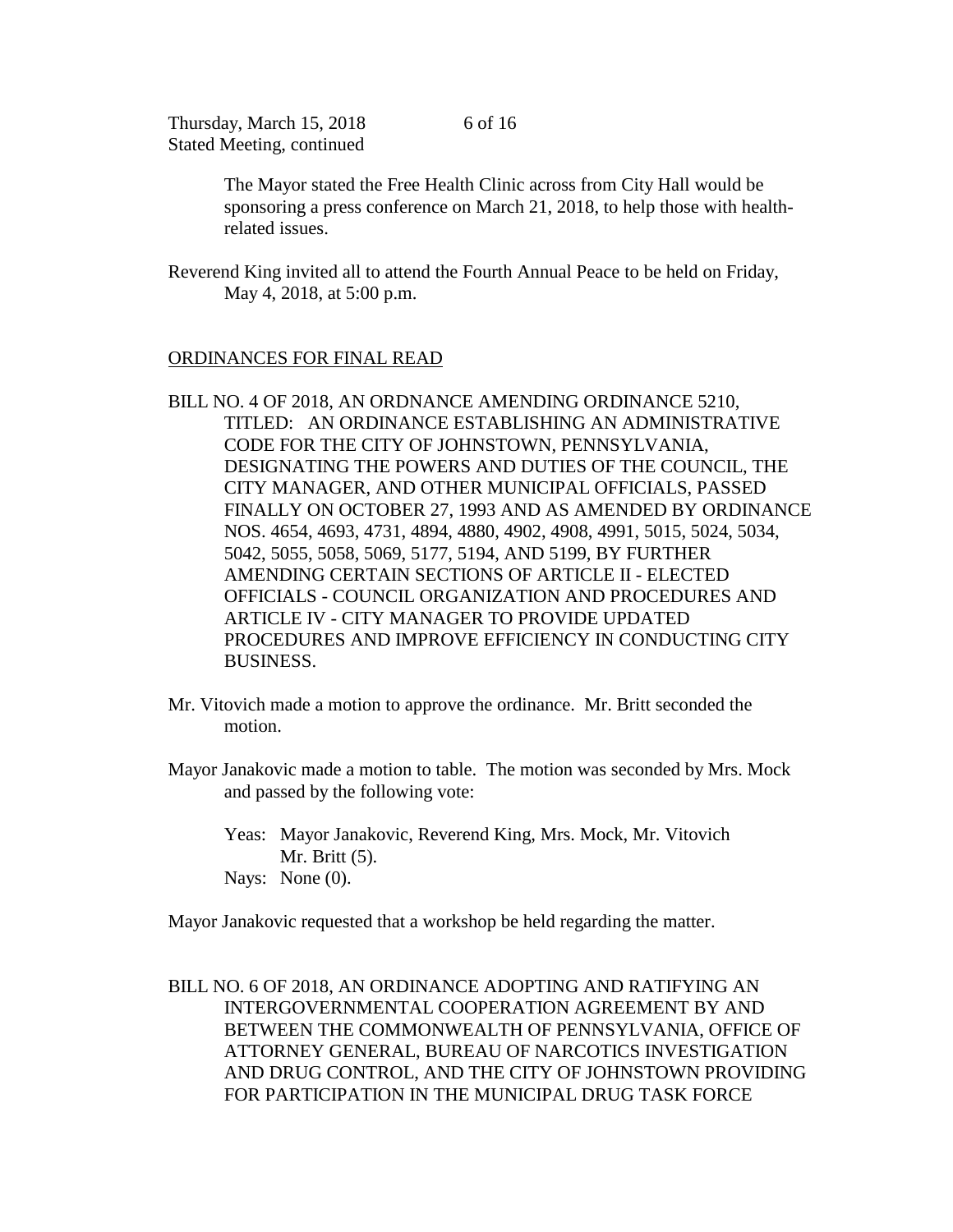PROGRAM ESTABLISHED BY THE ATTORNEY GENERAL'S OFFICE THROUGHOUT PENNSYLVANIA TO COORDINATE NARCOTICS INVESTIGATIONS, ENFORCEMENT AND PROSECUTION ACTIVITIES.

- Mrs. Mock made a motion to approve the ordinance. Mr. Vitovich seconded the motion.
- Ms. Benjamin clarified that the effective date would be January 1st, 2018.

The motion passed by the following vote:

Yeas: Reverend King, Mrs. Mock, Mr. Vitovich, Mr. Britt, Mayor Janakovic (5). Nays: None (0).

- BILL NO. 7 OF 2018, AN ORDINANCE OF CITY COUNCIL OF THE CITY OF JOHNSTOWN, PENNSYLVANIA, AMENDING ORDINANCE 5245 PASSED FINALLY ON DECEMBER 13, 2017 CITY OF JOHNSTOWN BUDGET TO AMEND THE 2018 BUDGET TO PROPERLY ALLOCATE GRANT REVENUE AND EXPENSES RELATING TO THE BROAD STREET SEWER PROJECT AND STATE HISTORICAL PRESERVATION OFFICE (SHPO) HISTORICAL SURVEY, TO ALLOCATE POLICE SALARIES AND POLICE PREMIUM PAY DUE TO CHANGE IN CONTRACT, TO ADJUST FOR THE EXECUTIVE SECRETARY/CITY CLERK POSITION IN THE APPROPRIATE DEPARTMENT, TO REALIZE THE SHORTFALL OF REVENUE FROM THE RECREATION FUND AND TO REALLOCATE FUNDS TO REFLECT LACK OF RECEIPT OF THE 2018 ECONOMIC DEVELOPMENT ASSISTANCE GRANT.
- Mr. Vitovich made a motion to approve the ordinance. Mr. Britt seconded the motion.
- Ms. Benjamin explained as an amendment to the budget, and that currently there was a requirement in the Administrative Code that indicates that any additions or deletions must be very specifically be stricken in order to ensure its compliance. She requested a motion to amend Bill No. 7 to reflect all deleted items in strikeout font and all new added items in bold font.
- Mrs. Mock made a motion to amend the ordinance. The motion was seconded by Mr. Britt and passed by the following vote: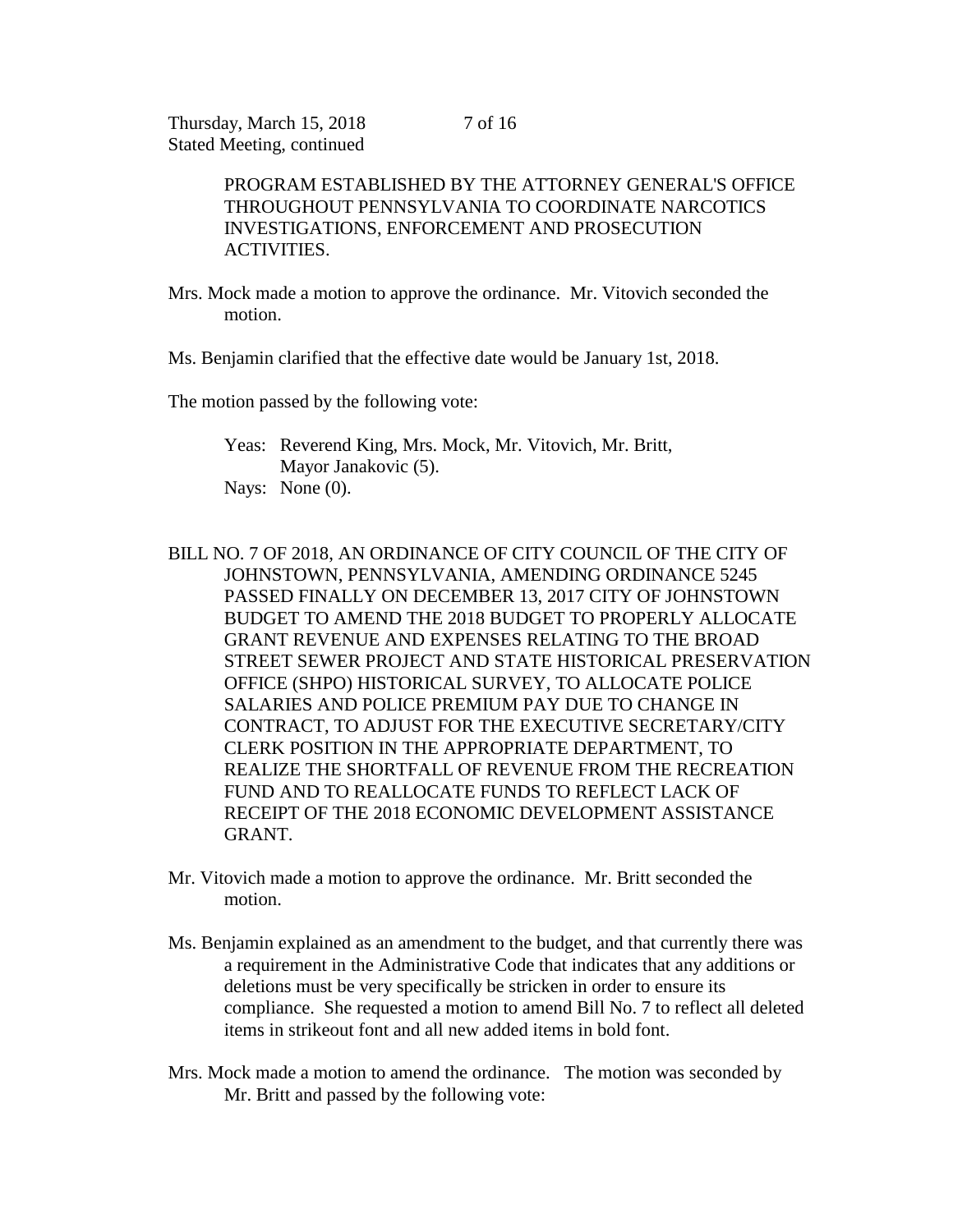- Yeas: Mrs. Mock, Mr. Vitovich, Mr. Britt, Mayor Janakovic, Reverend King (5). Nays: None (0).
- BILL NO. 9 OF 2018, AN ORDINANCE OF CITY COUNCIL OF THE CITY OF JOHNSTOWN, PENNSYLVANIA, AMENDING ORDINANCE 5246 PASSED FINALLY ON DECEMBER 13, 2017 CITY OF JOHNSTOWN 2018 WAGE AND SALARY ORDINANCE TO AMEND THE 2018 WAGE AND SALARY ORDINANCE TO BE PAID ALL ELECTED OFFICIALS AND EMPLOYEES OF THE VARIOUS DEPARTMENTS AND BUREAUS OF THE CITY OF JOHNSTOWN FOR THE CALENDAR YEAR WITH AN EFFECTIVE DATE THE DAY AFTER FINAL APPROVAL OF CITY COUNCIL.
- Mrs. Mock made a motion to approve the ordinance. Mr. Vitovich seconded the motion.
- Mr. Davis provided an additional explanation of the bill.
- The motion passed by the following vote:
	- Yeas: Mr. Vitovich, Mr. Britt, Mayor Janakovic, Reverend King, Mrs. Mock  $(5)$ . Nays: None (0).

#### ORDINANCES FOR FIRST READ

- BILL NO. 13 OF 2018, AN ORDINANCE SPECIFICALLY AMENDING ORDINANCE NO 4723 PASSED FINALLY APRIL 25, 1995 AND KNOWN AS THE "MECHANICAL OR ELECTRONIC AMUSEMENT OR MUSICAL DEVICES" TO REVISE AND FURTHER ESTABLISH SPECIFIC DEFINITIONS CONSISTENT WITH CURRENT USES IN THE CITY OF JOHNSTOWN.
- Mrs. Mock made a motion to approve the ordinance. Mr. Vitovich seconded the motion.
- Mr. Davis noted this was not a bill to bring slot machines into the city. He explained that there is an existing ordinance regarding slot machines, but the language was not the proper language and could be challenged by vending machine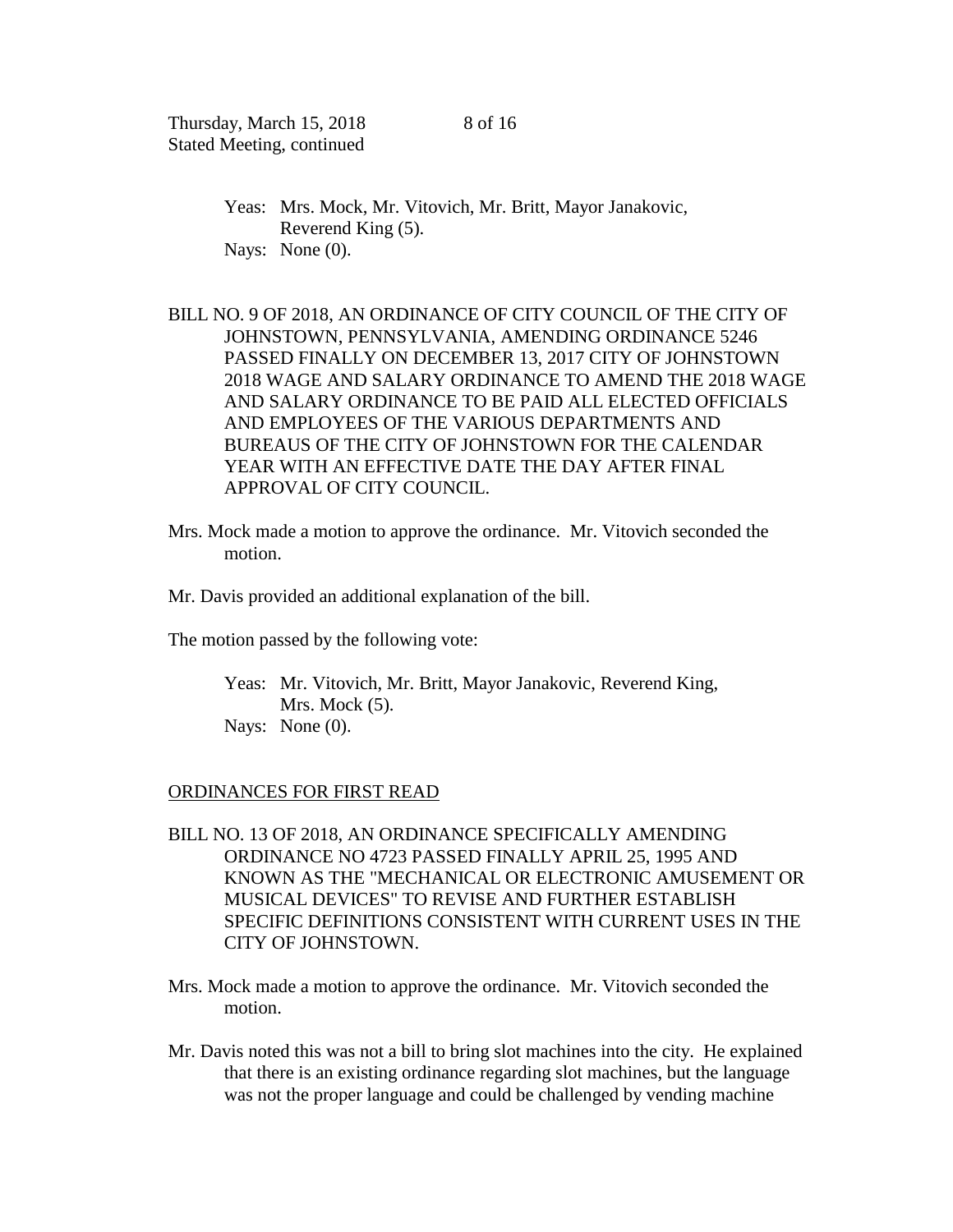9 of 16

companies. Ms. Benjamin explained the bill was consistent with the state definitions for these types of video game machines.

The motion passed by the following vote:

Yeas: Mr. Vitovich, Mr. Britt, Mayor Janakovic, Reverend King, Mrs. Mock  $(5)$ . Nays: None (0).

## RESOLUTIONS

### Resolution No. 10064

A RESOLUTION OF THE CITY COUNCIL OF THE CITY OF JOHNSTOWN, CAMBRIA COUNTY, PENNSYLVANIA, AUTHORIZING THE INTERIM CITY MANAGER TO APPLY FOR A DEPARTMENT OF CONSERVATION AND NATURAL RESOURCES (DCNR) GRANT FOR THE PURPOSE OF EXPANDING RECREATIONAL ACTIVITIES AT THE SOMERSET STREET PLAYGROUND AND THE PROSPECT PLAYGROUND TO INCLUDE BASKETBALL COURTS AND OTHER ACTIVITIES FOR THE YOUTH OF JOHNSTOWN.

Mr. Vitovich made a motion to approve the resolution. Reverend King seconded the motion.

There was further discussion regarding the resolution. Mayor Janakovic requested that the condition of the Minersville Playground also be reviewed.

The motion passed by the following vote:

Yeas: Mr. Britt, Mayor Janakovic, Reverend King, Mrs. Mock, Mr. Vitovich (5). Nays: None (0).

#### Resolution No. 10065

A RESOLUTION OF CITY COUNCIL OF THE CITY OF JOHNSTOWN, PENNSYLVANIA, AUTHORIZING THE INTERIM CITY MANAGER TO SIGN AN ADDENDUM TO THE CONTRACT FOR THE CONTINUATION OF POLICE SERVICES WITH THE JOHNSTOWN HOUSING AUTHORITY FOR THE SOLOMON, PROSPECT,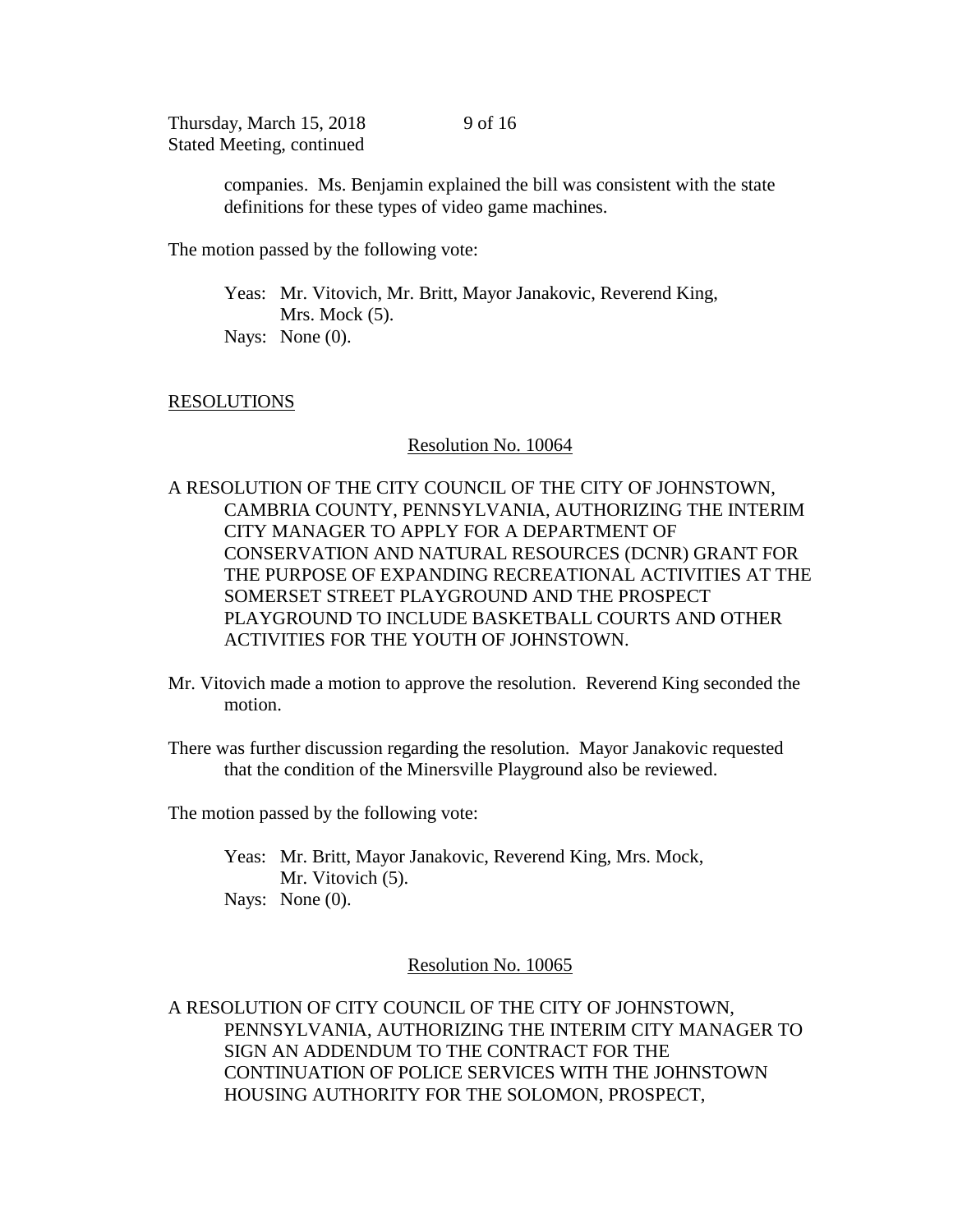> COOPERSDALE AND OAKHURST COMMUNITIES UPON REVIEW OF THE CITY SOLICITOR.

- Mr. Vitovich made a motion to approve the resolution. Mrs. Mock seconded the motion.
- Ms. Benjamin reviewed the matter and stated the agreement attached to Resolution No. 2 was actually attached to Resolution No. 3. To ensure the proper resolution was with the proper agreement, she recommended another motion to amend Resolution No. 2 to attach the Solomon, Prospect, Coopersdale and Oakhurst Communities Agreement and to adopt it as amended.
- Mrs. Mock made a motion to adopt the resolution as amended. The motion was seconded by Mr. Vitovich and passed by the following vote:
	- Yeas: Mr. Britt, Mayor Janakovic, Reverend King, Mrs. Mock, Mr. Vitovich (5). Nays: None (0).

### Resolution No. 10066

A RESOLUTION OF CITY COUNCIL OF THE CITY OF JOHNSTOWN, PENNSYLVANIA, AUTHORIZING THE CITY MANAGER TO SIGN AN ADDENDUM TO THE CONTRACT FOR CONTINUATION OF POLICE SERVICES WITH THE JOHNSTOWN HOUSING AUTHORITY FOR THE VINE STREET, FULTON I. CONNOR AND TOWN HOUSE TOWERS UPON REVIEW OF THE CITY SOLICITOR.

- Mr. Vitovich made a motion to approve the resolution. Reverend King seconded the motion.
- Ms. Benjamin reviewed the matter and recommended a motion to amend Resolution No. 3 to attach the Vine Street, Fulton I. Connor and Town House Towers agreement and to adopt it as amended.
- Reverend King made a motion to adopt the resolution as amended. The motion was seconded by Mrs. Mock and passed by the following vote:
	- Yeas: Mayor Janakovic, Reverend King, Mrs. Mock, Mr. Vitovich, Mr. Britt (5).
	- Nays: None (0).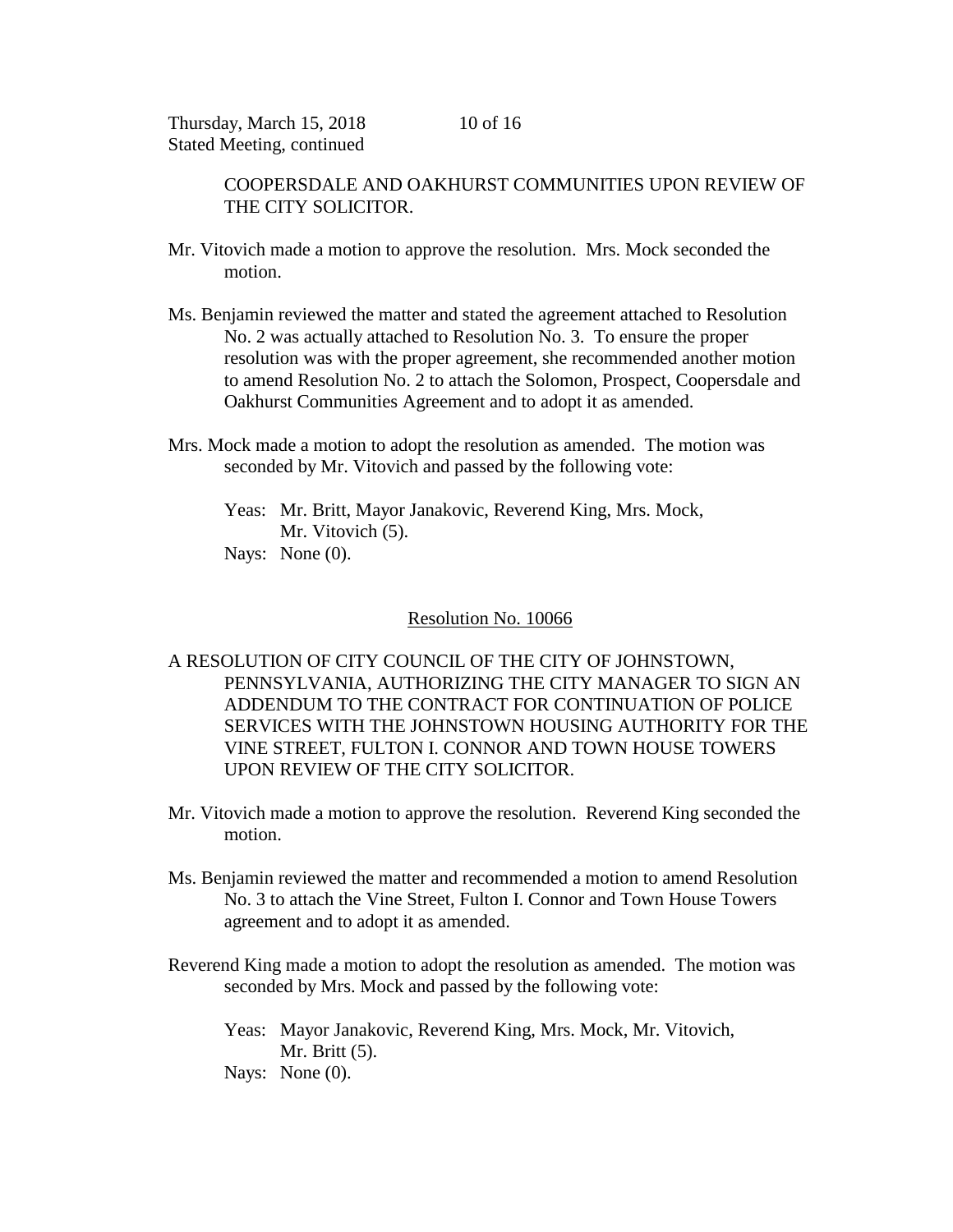11 of 16

## Resolution No. 10067

A RESOLUTION OF CITY COUNCIL OF THE CITY OF JOHNSTOWN, PENNSYLVANIA, SUPPORTING A PETITION TO THE PENNSYLVANIA LIQUOR CONTROL BOARD (BOARD'S) BY THE OWNER OF THE PROPERTY KNOWN AS 20 MATTHEW STREET FOR THE EXTENSION OF THE CITY OF JOHNSTOWN'S NOISE ORDINANCE FOR THE BOARD'S REGULATIONS THAT EXPIRED ON OCTOBER 5 OF 2017.

- Mrs. Mock made a motion to approve the resolution. Mr. Vitovich seconded the motion.
- Mr. Davis explained that Mr. Ross at The Freight Station, hosts outdoor bands that play past 10:00 p.m., which is a violation of the City's noise ordinance. If Council passes this resolution, the resolution can then be sent in to the PLCB for approval to allow the bands to play outside past 10:00 p.m. and that each neighbor will be given a chance to respond.

The motion passed by the following vote:

Yeas: Reverend King, Mrs. Mock, Mr. Vitovich, Mr. Britt, Mayor Janakovic (5). Nays: None (0).

## Resolution No. 10068

- A RESOLUTION OF THE CITY COUNCIL OF THE CITY OF JOHNSTOWN, CAMBRIA COUNTY, PENNSYLVANIA, AUTHORIZING THE INTERIM CITY MANAGER TO APPLY FOR MULTIMODAL TRANSPORTATION FUND GRANT IN THE AMOUNT OF \$3 MILLION FROM THE PENNSYLVANIA DEPARTMENT OF TRANSPORTATION FOR THE PURPOSE OF ROAD IMPROVEMENTS TO FACILITATE ECONOMIC DEVELOPMENT.
- Mr. Vitovich made a motion to approve the resolution. Mrs. Mock seconded the motion.
- Mr. Davis explained this resolution related to a road to Rosedale that the Johnstown Redevelopment Authority would like to develop.

The motion passed by the following vote: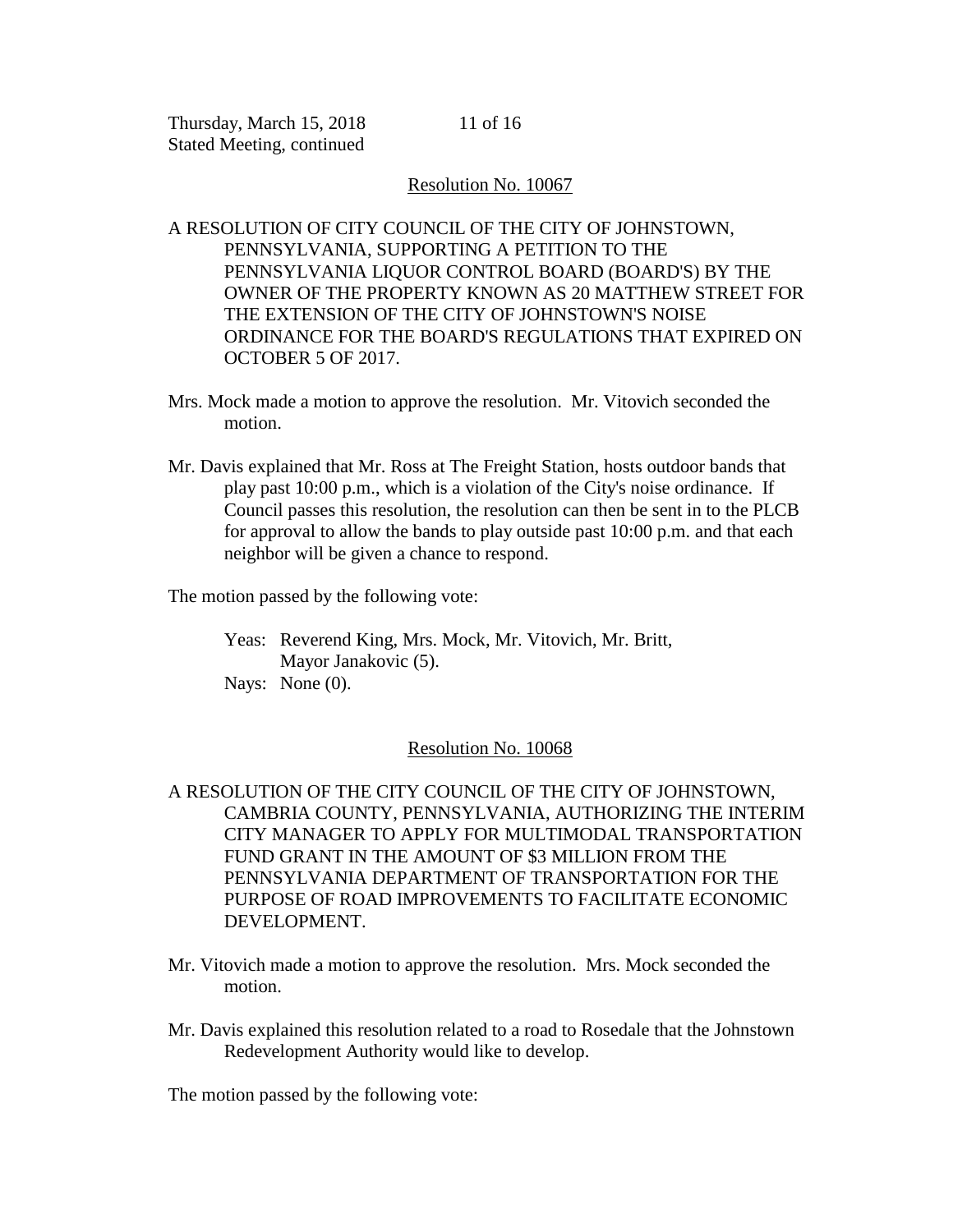Yeas: Mrs. Mock, Mr. Vitovich, Mr. Britt, Mayor Janakovic, Reverend King (5). Nays: None (0).

#### Resolution No. 10069

# A RESOLUTION OF CITY COUNCIL OF THE CITY OF JOHNSTOWN, PENNSYLVANIA, AUTHORIZING THE INTERIM CITY MANAGER AND CITY SOLICITOR REVIEW AND ENTER INTO AGREEMENT FOR THE DEVELOPMENT AND MAINTENANCE OF LOCUST STREET PARK AS DESIGNED BY REAL DESIGN LANDSCAPE ARCHITECTURE AND FUNDED BY THE COMMUNITY FOUNDATION.

Mrs. Mock made a motion to approve the resolution. Mr. Vitovich seconded the motion.

Mayor Janakovic noted this resolution related to the construction of a playground.

Mr. Davis suggested amending the resolution to state, with the contingency that the Solicitors talk and work the agreement out. He also noted the budget for the project is \$44,000, and the Community Foundation Grant was approximately \$8,000 less than that.

The motion passed by the following vote:

- Yeas: Mr. Vitovich, Mr. Britt, Mayor Janakovic, Reverend King, Mrs. Mock  $(5)$ . Nays: None (0).
- Ms. Benjamin suggested that the motion be amended to make it contingent upon the Solicitors' review. The motion passed by the following vote:
	- Yeas: Mr. Britt, Mayor Janakovic, Reverend King, Mrs. Mock, Mr. Vitovich  $(5)$ . Nays: None (0).

# Resolution No. 10070

# A RESOLUTION OF CITY COUNCIL OF THE CITY OF JOHNSTOWN, PENNSYLVANIA, AUTHORIZING THE INTERIM CITY MANAGER TO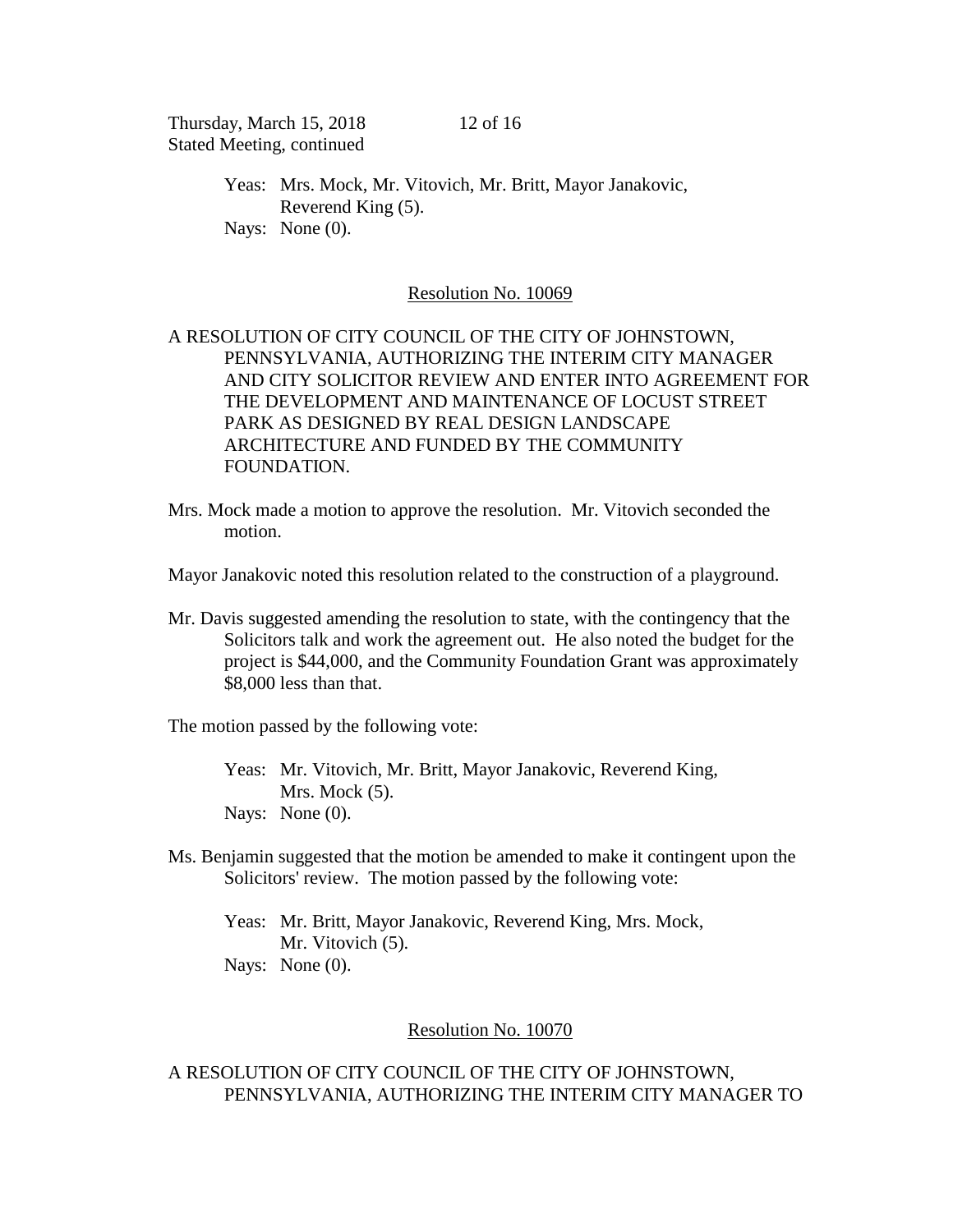> SIGN ALL DOCUMENTS NECESSARY TO EXECUTE TASK ORDER NO. 44 TO THE EADS GROUP, INCORPORATED, FOR THE DESIGN, BIDDING AND INSPECTION SERVICES FOR THE SALT STORAGE SHED UPGRADE PROJECT.

- Mr. Vitovich made a motion to approve the resolution. Mrs. Mock seconded the motion.
- Mr. Davis stated the shed was located at the City Garage in Cambria City.

The motion passed by the following vote:

Yeas: Mr. Vitovich, Mr. Britt, Mayor Janakovic, Reverend King, Mrs. Mock  $(5)$ . Nays: None (0).

# Resolution No. 10071

# A RESOLUTION OF THE CITY COUNCIL OF THE CITY OF JOHNSTOWN, CAMBRIA COUNTY, PENNSYLVANIA, AUTHORIZING AND DIRECTING THE INTERIM CITY MANAGER TO SIGN AN AGREEMENT WITH DOREEN R. BABISH TO TRANSFER \$16,603.59 IN ESCROWED FIRE INSURANCE PROCEEDS RELATIVE TO THE REAL PROPERTY LOCATED AT 1127 VIRGINIA AVENUE IN JOHNSTOWN, PENNSYLVANIA.

Mrs. Mock made a motion to approve the resolution. Mr. Vitovich seconded the motion.

There was discussion regarding the resolution.

Yeas: Mr. Britt, Mayor Janakovic, Reverend King, Mrs. Mock, Mr. Vitovich  $(5)$ . Nays: None  $(0)$ .

# Resolution No. 10072

A RESOLUTION OF CITY COUNCIL OF THE CITY OF JOHNSTOWN, PENNSYLVANIA, AUTHORIZING AND DIRECTING THE INTERIM CITY MANAGER TO SUBMIT A GRANT APPLICATION TO THE PENNSYLVANIA HISTORIC AND MUSEUM COMMISSION UNDER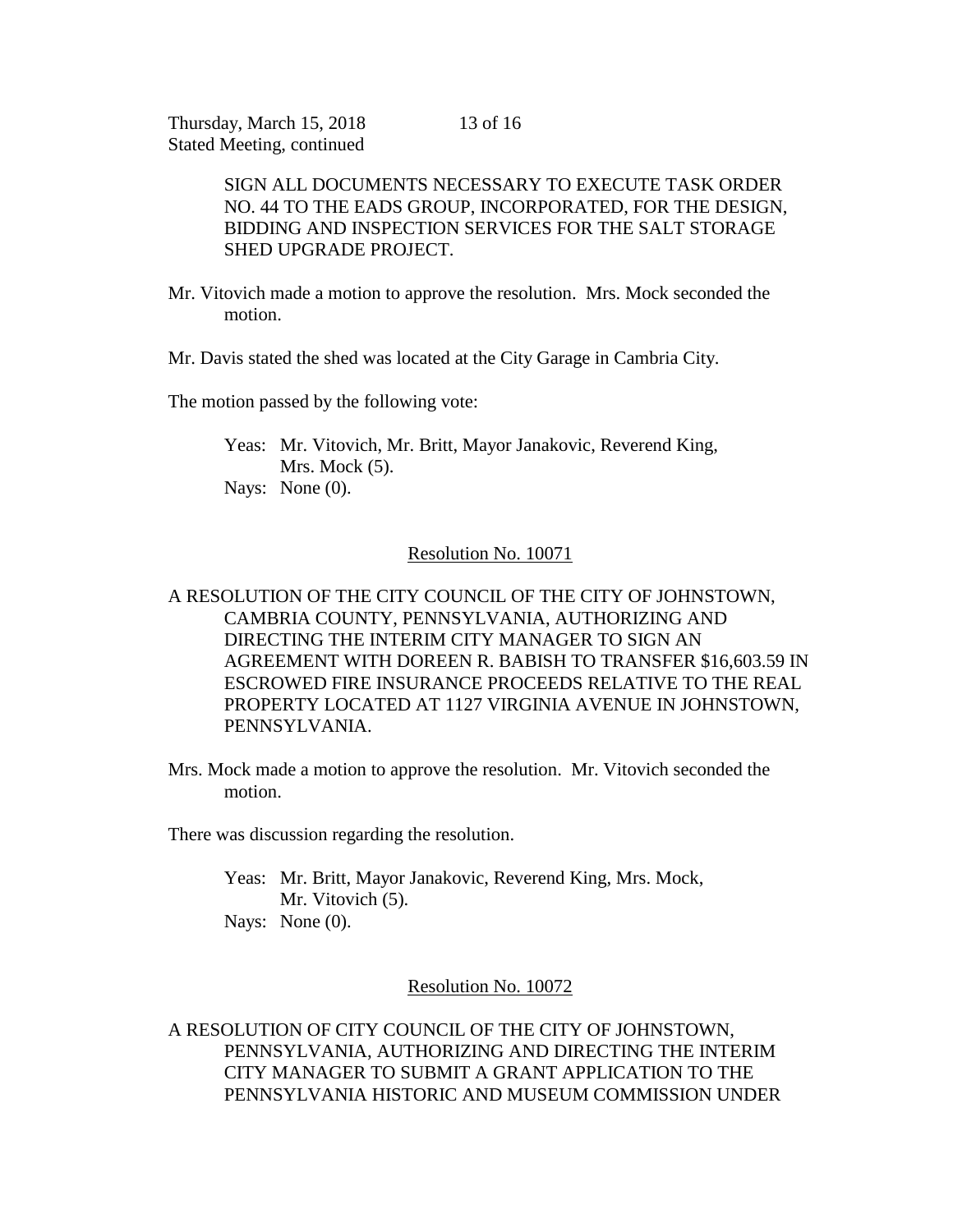> THE 2018 PHMC KEYSTONE HISTORIC PRESERVATION GRANTS IN THE AMOUNT OF \$25,000.

Mrs. Mock made a motion to approve the resolution. The motion was seconded by Reverend King and passed by the following vote:

Yeas: Mayor Janakovic, Reverend King, Mrs. Mock, Mr. Vitovich, Mr. Britt (5). Nays: None (0).

# Resolution No. 10073

# A RESOLUTION ADOPTING A CODE OF CONDUCT FOR MEMBERS OF THE CITY OF JOHNSTOWN CITY COUNCIL.

- Mr. Britt made a motion to approve the resolution. Mrs. Mock seconded the motion.
- Ms. Benjamin explained the Code of Conduct as a guideline primarily directed towards concepts, including demonstrating and respecting kindness and maintaining civility, being polite, and that it does not in any way address content of speech.
- Mayor Janakovic commented that Code of Conduct pertains to professional conduct at Council meetings.

The motion passed by the following vote:

Yeas: Reverend King, Mrs. Mock, Mr. Vitovich, Mr. Britt, Mayor Janakovic (5). Nays: None (0).

#### NEW BUSINESS

None.

## OLD BUSINESS

Mr. Vitovich referred to a Planning Commission appointment tabled at the last meeting.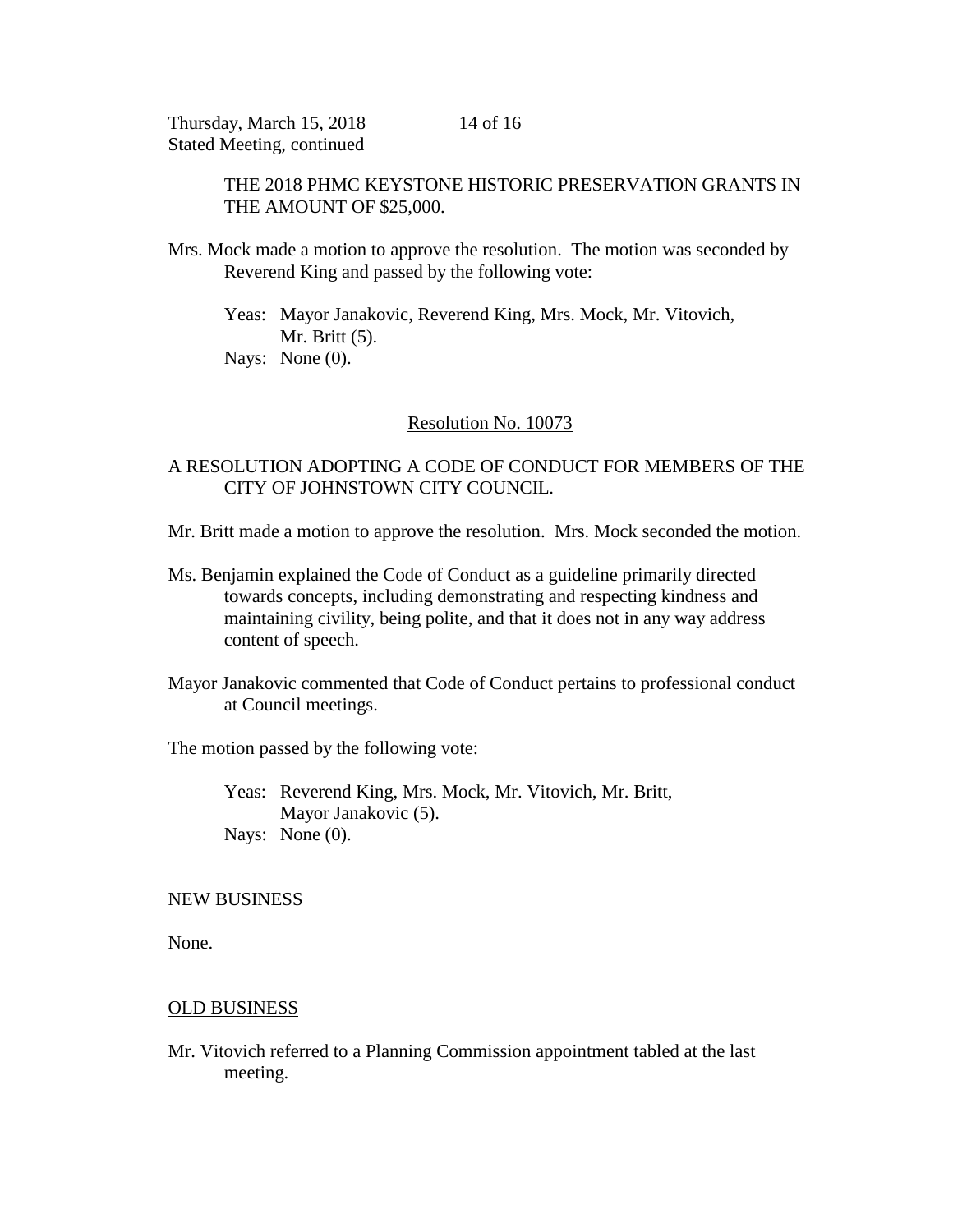- Mr. Vitovich made a motion to remove from table. Reverend King seconded the motion.
- Mayor Janakovic commented the position was going to be advertised. After further discussion, the position will be advertised and then discussed at the next meeting.

There was discussion regarding whether there was a policy in place with regard to removing someone from a commission due to absenteeism. Ms. Benjamin explained that Council has the authority to remove any members of commissions as long as there was a majority vote. There will be further discussion regarding the matter at the next meeting.

Mr. Vitovich withdrew the motion to table. Reverend King withdrew the second.

# PUBLIC COMMENT-NONAGENDA ITEMS

John DeBartola, 1197 Bedford Street, Johnstown, reminded Council about the 2013 crime report and that Council voted to create a Johnstown Crime and Violence Commission. Mr. DeBartola questioned why the commission was abandoned.

He stated that if Council got together five years ago to create this commission, that maybe it could set a date to have a joint meeting with the Johnstown Redevelopment Authority, Johnstown Housing Authority, and City Council to discuss crime, blight, poverty and drugs.

- Mr. Britt inquired if Mr. DeBartola's main concern was to have a meeting to discuss existing problems or whether he had a solution to ongoing problems. Mr. DeBartola stated he took the time to contact Representative Rothfus, state senators and county commissioners who were willing to attend a meeting to discuss solutions and implement policies and laws.
- Mayor Janakovic reminded Mr. DeBartola that there was a Drug Task Force, that Council was submitting an application for a grant to deal with opioids. He stated the Vison 2025 group as well as nonprofits were working throughout the City to deal with the issues. The Mayor met with every individual that Mr. DeBartola mentioned.
- Mayor Janakovic reiterated that those with public comments need to sign up before 6:00.